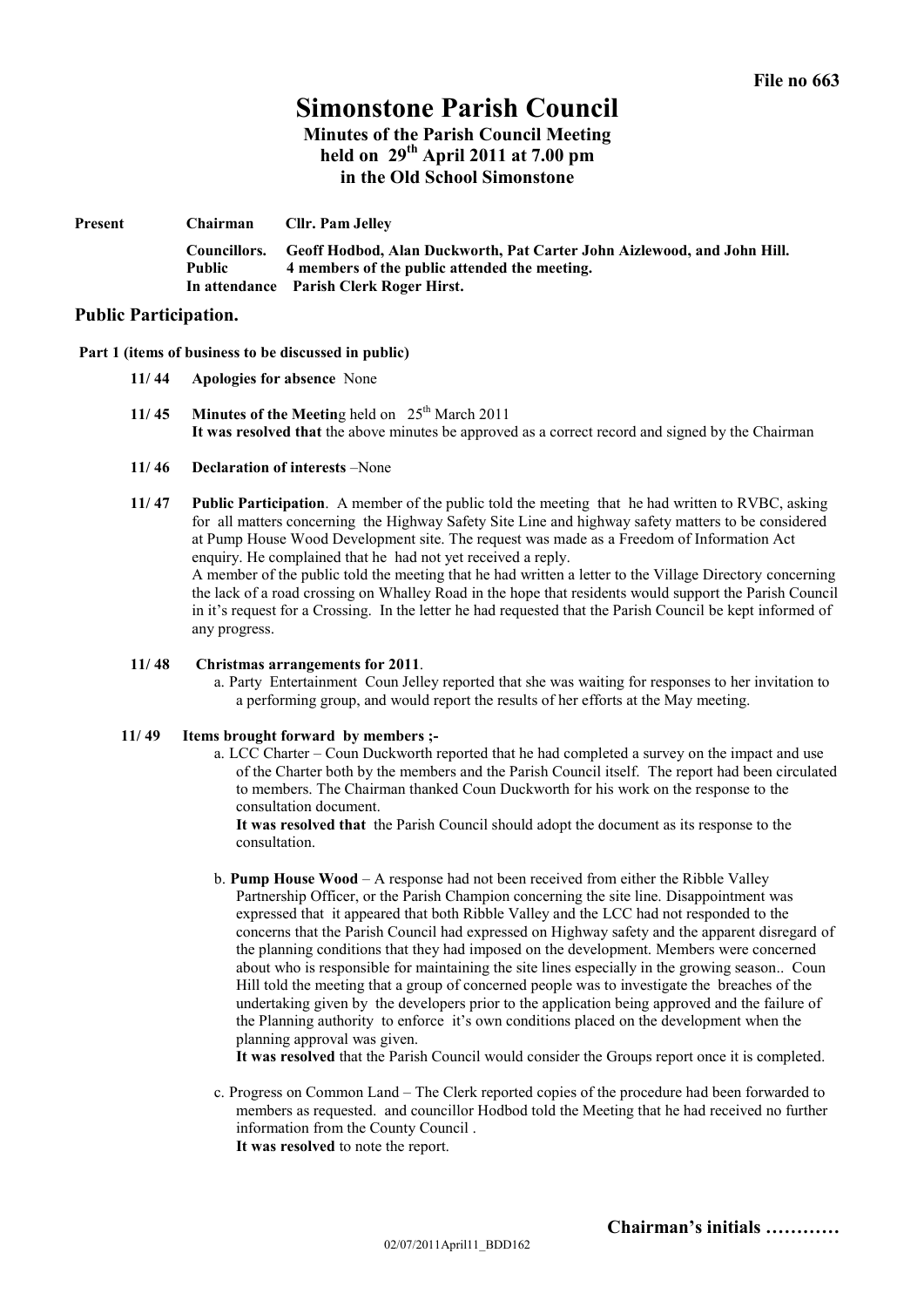d. **Parish Council Website** Councillor Duckworth reported that the first pages had been prepared and that the site was due to go on line. He asked the meeting to consider how the site was to be managed.

**It was resolved that the** Clerk make enquiries of other Parishes who had a website with a view to finding a protocol that was suitable for the Parish Council to adopt.

- e. **Additional Tree Planting** on Blackburn Road verges. A request had been forwarded to LCC Highways for permission to plant trees and a response had not been received. **It was resolved** to consider the response once it has been received.
- f. **Speed bumps** A request had been received to support measures to reduce the speed of traffic on its approach to the village from the east.

**It was resolved** to request the LCC Highways to place rumble strips on the A671 (similar to the entrance to Gisburn on the A59), ensuring that they are set away from properties where the passage of empty heavy lorries will not cause noise disturbance, also the that the 30mph sign be moved to be adjacent to the Village name sign on the approaches from the east ensuring that both Clough Lane exit and the School are within the 30 mph zone.

- g. **Street Name Signs** –.-Councillor Hodbod reported that a number of street name signs were in need of cleaning and refurbishment. **It was resolved** that the Clerk should approach Ribble Valley requesting that they assist in taking the necessary action
- **11/ 50 Governance** Meeting dates for June 2011 to May 2012. **It was resolved that** the amended dates be adopted.

| Application number<br>3/2011/000717/01/2011      | Officer Claire Booth 01200 414493                                                                                                                                                                                                    |
|--------------------------------------------------|--------------------------------------------------------------------------------------------------------------------------------------------------------------------------------------------------------------------------------------|
| Address                                          | 10 Carleton Avenue Simonstone Lancashire BB12 7JA                                                                                                                                                                                    |
| Proposal                                         | Erection of a single storey rear extension, with the addition<br>of dormer windows to the rear creating a two storey<br>conversion. Roof will be replaced and the ridge line raised.<br>Applications for full consent.               |
| Parish Council comments                          | There has been strong local opposition to this proposal as the development<br>site is in row a of 6 bungalows and will change the existing street scene on<br>the southern side of the Road. RV Districtwide Plan 1998 Policy G1 H10 |
| <b>RVBC</b> decision                             | Refused                                                                                                                                                                                                                              |
| Appeal                                           | The applicant has appealed against the refusal of this application. The adjudication<br>is to be by letter based on the existing evidence contained in the original objection.                                                       |
| Parish Council meeting 29 <sup>th</sup><br>April | Coun Duckworth reported that he was meeting with objectors and Nigel Evans<br>MP.<br>It was resolved that the outcome of the meeting would be reported to the Clerk so<br>that appropriate action can be taken.                      |

| 11/51 | <b>Planning Applications.</b> |
|-------|-------------------------------|
|       |                               |

| Application number<br>3/2011/0069 10/02/2011 | Officer: Claire Booth 01200 414493                                                                                                                                                                                         | Grid Reference 378006 434184 |  |
|----------------------------------------------|----------------------------------------------------------------------------------------------------------------------------------------------------------------------------------------------------------------------------|------------------------------|--|
| Address                                      | The Farmhouse Dean Top Whalley Road Simonstone Lancashire                                                                                                                                                                  |                              |  |
| Proposal                                     | Proposed extension of existing dwelling to provide Granny Flat accommodation<br>above the existing garage. Applications for full consent.                                                                                  |                              |  |
| Parish Council comments                      | The proposal is somewhat out of proportion with the existing building both<br>on the front and rear elevations. It would be preferred that the materials<br>used on each elevation matched those of the existing building. |                              |  |
| <b>RVBC Decision</b>                         | Refused 6/4/11                                                                                                                                                                                                             |                              |  |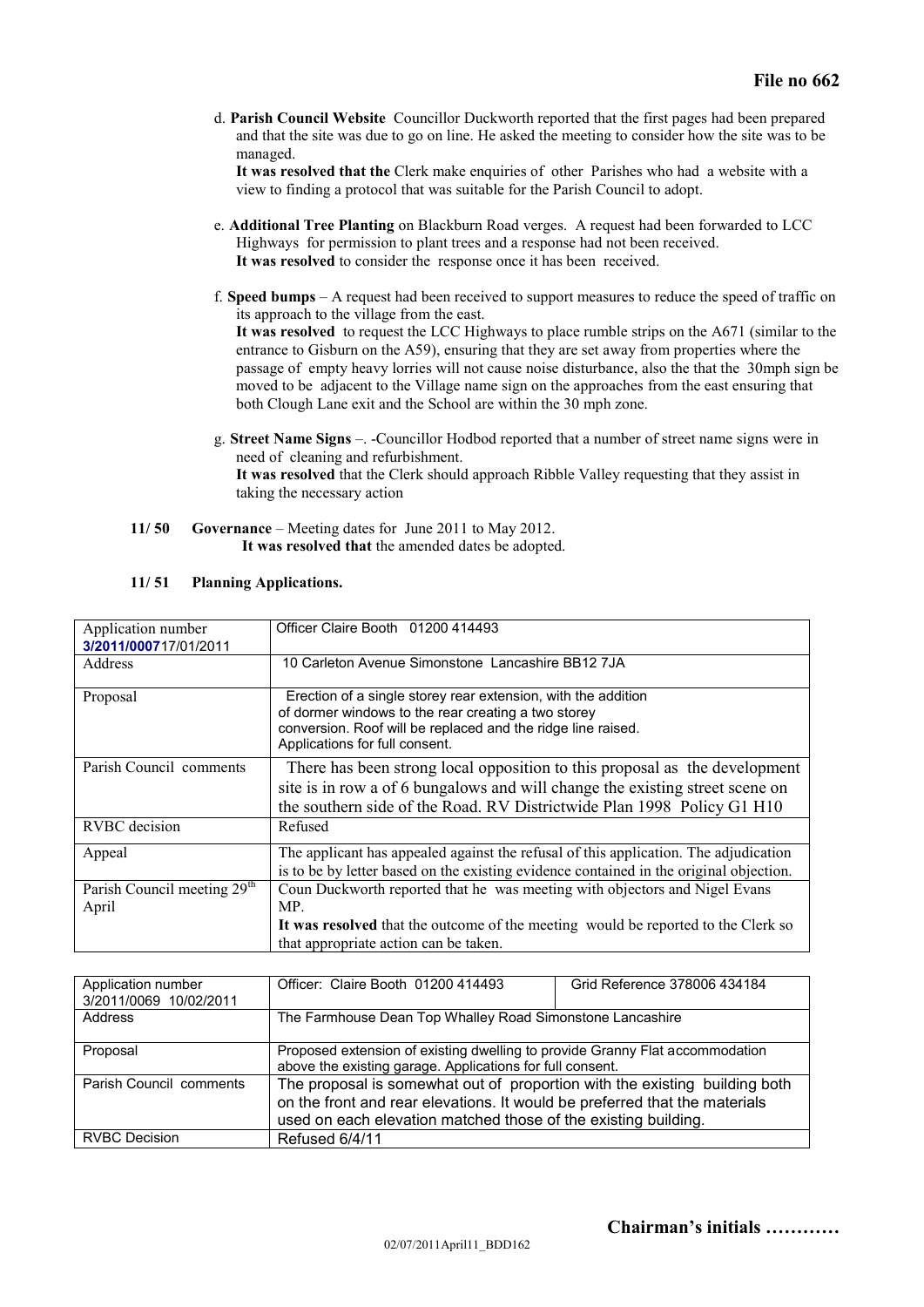| Application no 3/2011/0144 | Officer:: Colin Sharpe 01200414500                                                                                                                                    | Grid Reference 377553 435426 |  |
|----------------------------|-----------------------------------------------------------------------------------------------------------------------------------------------------------------------|------------------------------|--|
| <b>Address</b>             | Tithe Barn House Whins Lane Simonstone Lancashire BB12 7QR                                                                                                            |                              |  |
| Proposal                   | Detached stable block including 3 no. stables, tack room, covered horse box and<br>mechanical tractor store. Also animal food storage. Applications for full consent. |                              |  |
| Parish Council Comments    | No objection                                                                                                                                                          |                              |  |

| Application number<br>3/2011/0171 18/03/2011 | <b>Officer: : Claire Booth</b><br>01200 414493                                                                                                                                                                                                                                                                                                                                                 | <b>Grid Reference</b><br>377535434529 |  |
|----------------------------------------------|------------------------------------------------------------------------------------------------------------------------------------------------------------------------------------------------------------------------------------------------------------------------------------------------------------------------------------------------------------------------------------------------|---------------------------------------|--|
| Address                                      | Rosedale School Lane Simonstone Lancashire BB12 7HR                                                                                                                                                                                                                                                                                                                                            |                                       |  |
| Proposal                                     | Proposed construction of first floor bedroom and bathroom extension and<br>alterations to garage to provide study and home office space. Continuation of lean-<br>to roof to create a covered sitting area to the front elevation linked to the side single<br>storey lean-to extension (which is currently being built under general permitted<br>development). Applications for full consent |                                       |  |
| Parish Council comments                      | No objection                                                                                                                                                                                                                                                                                                                                                                                   |                                       |  |

| Application number<br>3/2011/0222 25/03/2011 |                                                                                                                                                                                                                         | <b>Officer John Macholc:</b> | Grid Reference 377290 433370 |
|----------------------------------------------|-------------------------------------------------------------------------------------------------------------------------------------------------------------------------------------------------------------------------|------------------------------|------------------------------|
| Address <sub>3</sub>                         | Fort Vale Engineering Ltd Calder Vale Park Simonstone Lane Simonstone Burnley<br>Lancashire BB12 7ND                                                                                                                    |                              |                              |
| Proposal                                     | Proposed extension to rear of Building 'S' to provide new despatch and storage area<br>ancillary to industrial use of building. Erection of stand alone ancillary facilities<br>building. Applications for full consent |                              |                              |
| Parish Council comments                      | No objections                                                                                                                                                                                                           |                              |                              |

**11/ 52 National Grid –** The Clerk reported that the National Grid plc. want to hire venue for an exhibition to explain the renewal of the National Grid to the residents of Simonstone. **It was resolved that** the Clerk forward the name of the School Governor responsible for lettings at the school to the National Grid Authority.

### **11/ 53 LCC**

- a. **LCC-**TAS Consultation on Concessionary Travel Notes on the consultation had been forward to members.
- b. **It was resolved** to note the report

### **11/ 54 RVBC**

- a. Minutes April 2011
- b. Planning and Development Committee Agenda 7th April and 28<sup>th</sup> April
- **It was resolved** to note the items
- **11/ 55 LALC** New Councillor and Clerks training July  $16^{th}$  Module one, July  $23^{rd}$  Module two the cost £30 per module.

**It was resolved** to reserve 2 places for new councillors who will be taking up office in the new Council in May.

#### **11/ 56 Finance**

a. . **Year end accounts** It was resolved to approve the accounts for the year ending 31<sup>st</sup> March 2011

## b. **Internal Auditors report – see attached**

- i PAYE.
- ii Electronic Accounts

It was resolved to approve the Internal Auditors report for the year ending 31<sup>st</sup> March 2011